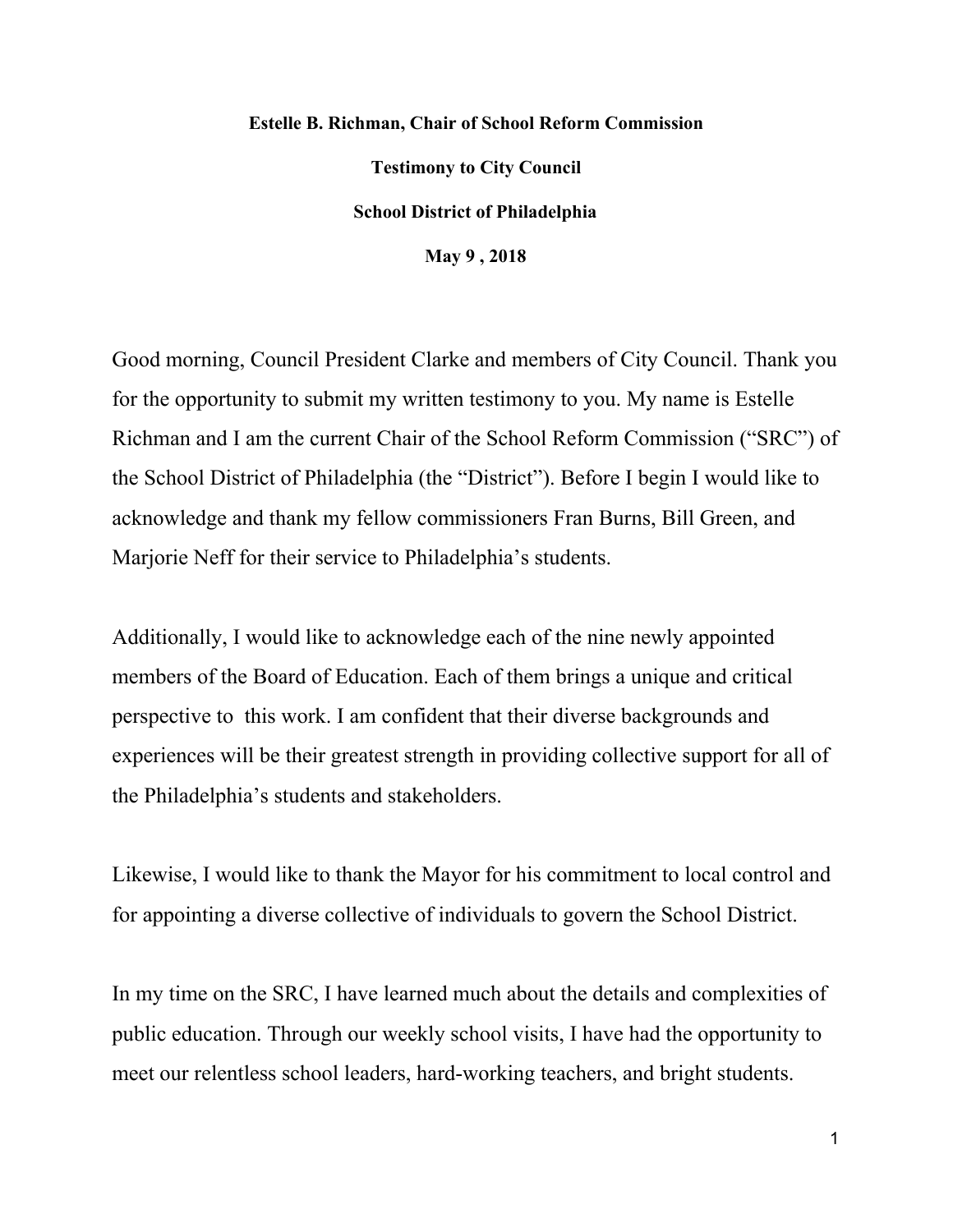Each and every day, I have been inspired and energized by the unwavering commitment made by each of these individuals to improving outcomes for our young people.

This past November, the SRC took the deliberate vote to dissolve and allow for a clear path to local governance. We took this vote with complete confidence in Dr. Hite's management of the District and the stability we have seen under this leadership. We have worked hard over the past few years to make new investments and reinvestments in schools that are focused on the development and learning of our students. In that time, the District has also had four years of balanced budgets, improved its credit rating, and settled contracts with each of its union.

Through years of difficult decision-making and hardship, the District is now in its strongest financial standing. With four years of balanced budgets, the District has been able to make targeted investments that actualize the Anchor Goals outlined in its Action Plan.

One key example of such an investment is the District's focus on Early Literacy to ensure that all eight year-olds are reading on or above grade-level. Targeted investments towards this goal have resulted in more than 900 students reading at the highest level and fewer than 1,500 students reading at the lowest level. Specifically, every grade level from 3rd to 7th grade made gains in PSSA reading exams, with 3rd graders making the largest gains. These outcomes are the result of significant investments made by the District. These investments include new K-8 math and reading books for every K-3 classroom, one early literacy coach in each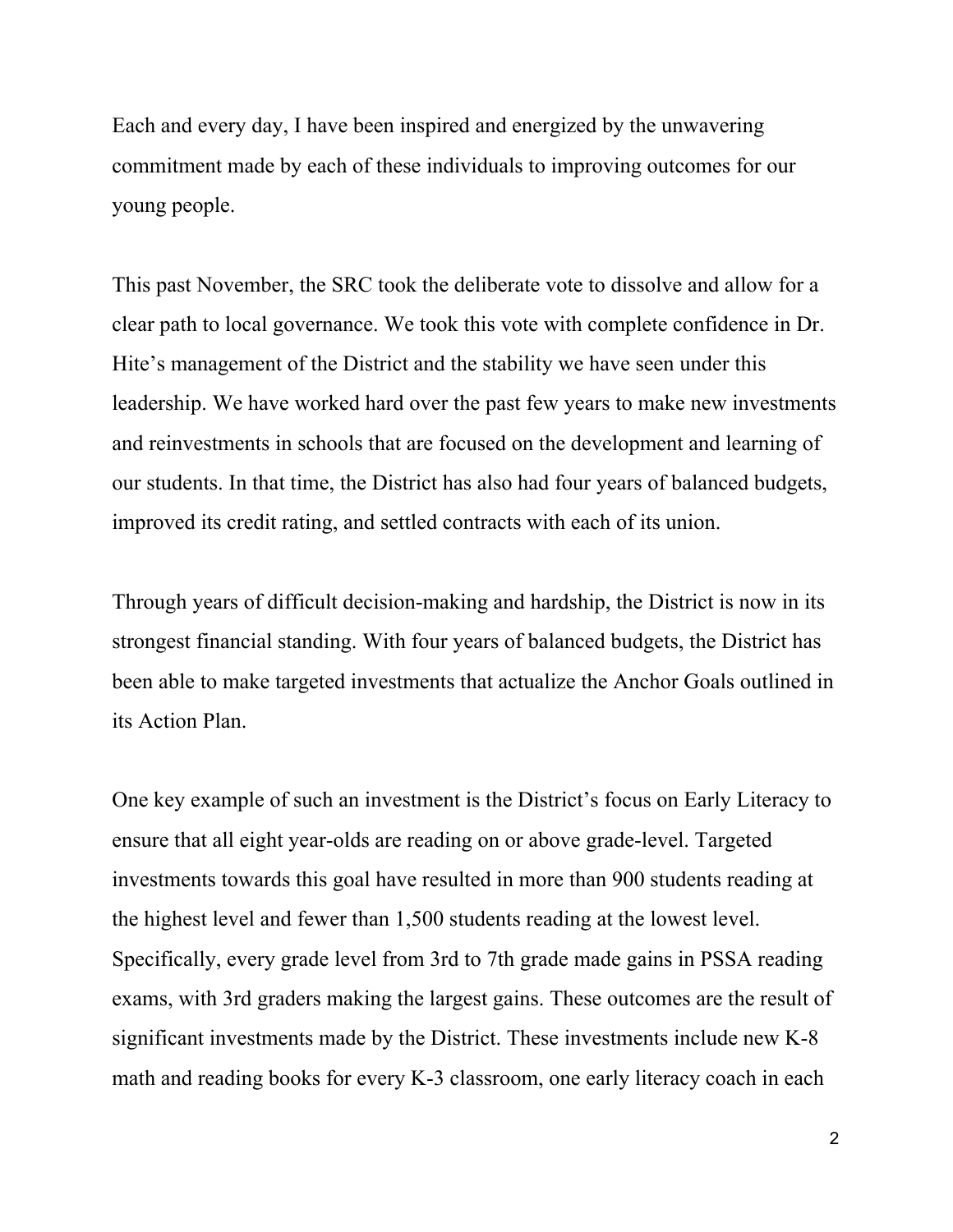elementary school to support K-3 teachers, capital investments to modernize K-2 classrooms that support the early literacy work, and additional investments to support our traditionally lowest performing schools.

The District has also worked in partnership with various City agencies on key projects such as the re-opening of Vaux HS and a joint career fair with the Philadelphia Housing Authority. We have partnered with members of City Council, the City's Water Department, and Parks and Recreation to advance the greening and beautification of school yards across Philadelphia. We have worked in collaboration with the Mayor's Office of Education to support the expansion of Pre-K seats and establish the Community Schools Initiative in twelve District schools. As well as partnering with more than 2,000 individual providers to establish key afterschool and out of school time programs in schools. These examples of strong partnerships have resulted in aligned efforts between organizations to support communities and their schools.

I am proud to share that through such investments and partnerships the District has seen its graduation rate climb to an all time high (67%), it has increased the percent of K-2 students reading on or above grade level, improved school climates, and stabilized its budget. This work could not have been possible without the support of City Council and the Mayor.

As a city, we have worked hard to stabilize the District. The leadership of Council President and fellow City Council members in committing resources to the District